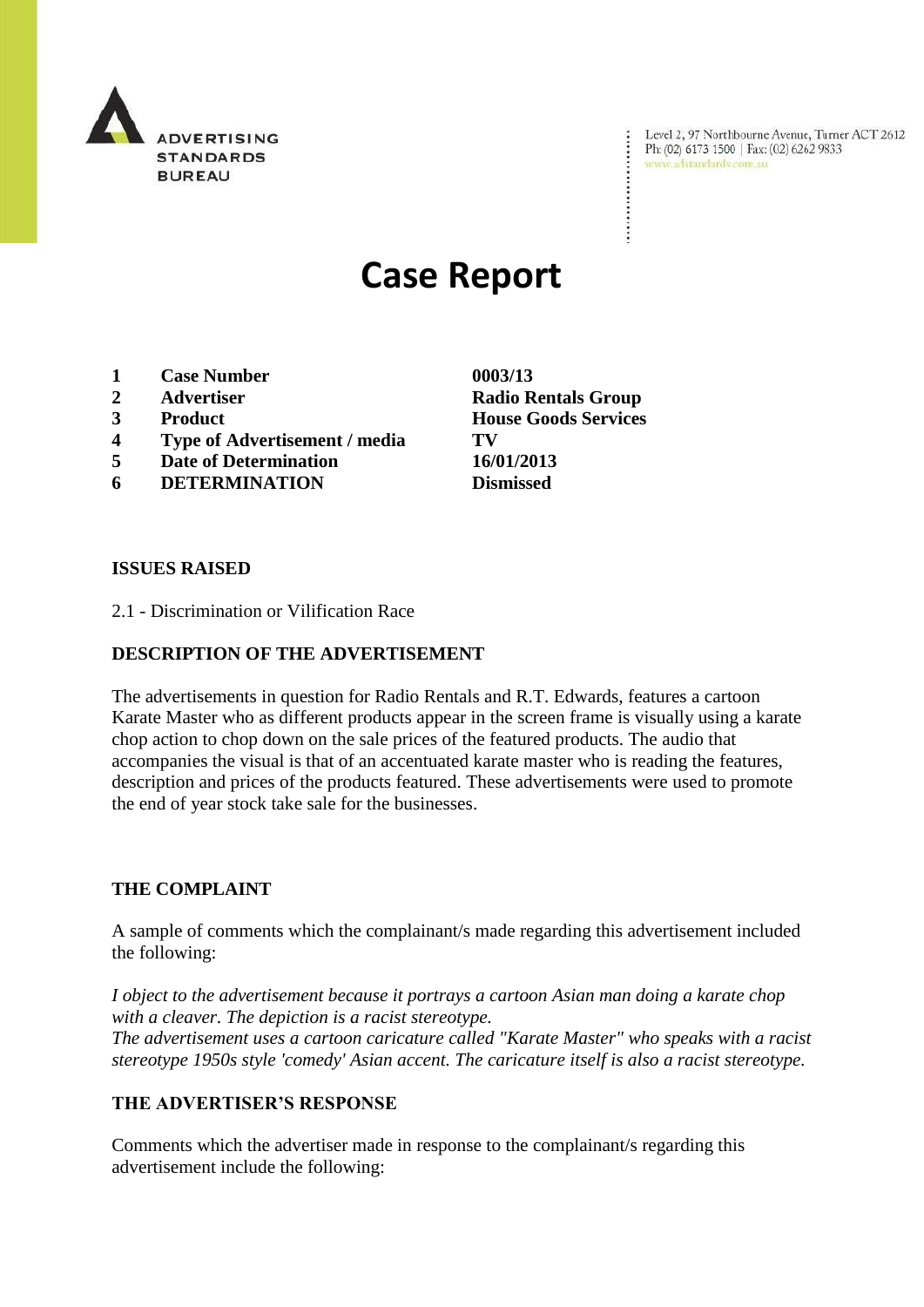*With regard to the mentioned complaints, we"d like to state the following regarding our "Price Chop" television Advertisement:*

*• It is intended to be light hearted and humorous.*

• It is intended to portray a "karate master" character conveying the benefits of prices being *chopped i.e. great savings. A Japanese karate master was chosen for the cartoon as martial arts experts are generally considered to be highly proficient at traditional karate "punches and strikes" and we use these as a device to highlight that prices have been cut. We do not believe that this portrayal is racist. As the communication is intended to communicate the end-of-year sale where prices have been heavily cut, or "chopped", the association with a Karate Master was a natural choice.*

*• It is animated and as such has the characteristics of many animated pieces (including children"s cartoons) whereby physical features are exaggerated. Cartoon characterisation always accentuates various physical features and has been an accepted form of art for years. As with any cartoon image, it has been drawn to give the character personality and memorability, nothing more.*

*• It has gone through an extensive internal and external approval process, including CAD approval, prior to airing – at no stage were any concerns over discrimination or vilification raised or perceived.*

*The complainants seem to have two main concerns both of which may fall under Section 2.1 of the Code.*

*The first issue raised by the complainant is that the Advertisement depicts "Asian people" in a deliberate negative and racist manner. We believe most ordinary, reasonable viewers would not draw this conclusion and instead perceive exactly what is intended by the Advertisement, that the character shown is a Japanese karate expert. The leap from a light hearted martial arts character to deliberate racial stereotyping to us seems unreasonable. Our view is therefore that there are no grounds for the complainants" allegations of discrimination or vilification.*

*The second issue raised by a few of the complainants is that the character depicted has exaggerated facial features, including large buck teeth, "slits" for eyes and a 1950s style "comedy" Asian accent. The animated character is just that, a drawn animation and as such is open to some artistic license. As with most cartoons (still or animated), many* 

*characterisations have exaggerated physical features and voices in order to give them a larger than life personality, warmth and impact. Most ordinary, reasonable people are exposed to cartoons and animations on a daily basis and would not see exaggerated physical features of the character(s) portrayed as anything outside of the accepted norm. Our view is the character depiction does not discriminate against or vilify any person or group. For the above reasons we strongly believe the Advertisement does not breach Section 2.1 of* 

*the Code.*

*We would welcome the opportunity to provide any further information or clarification you may require in relation to this matter.*

### **THE DETERMINATION**

The Advertising Standards Board ("Board") considered whether this advertisement breaches Section 2 of the Advertiser Code of Ethics (the "Code").

The Board noted the complainants' concerns that the advertisement is racist towards Asians.